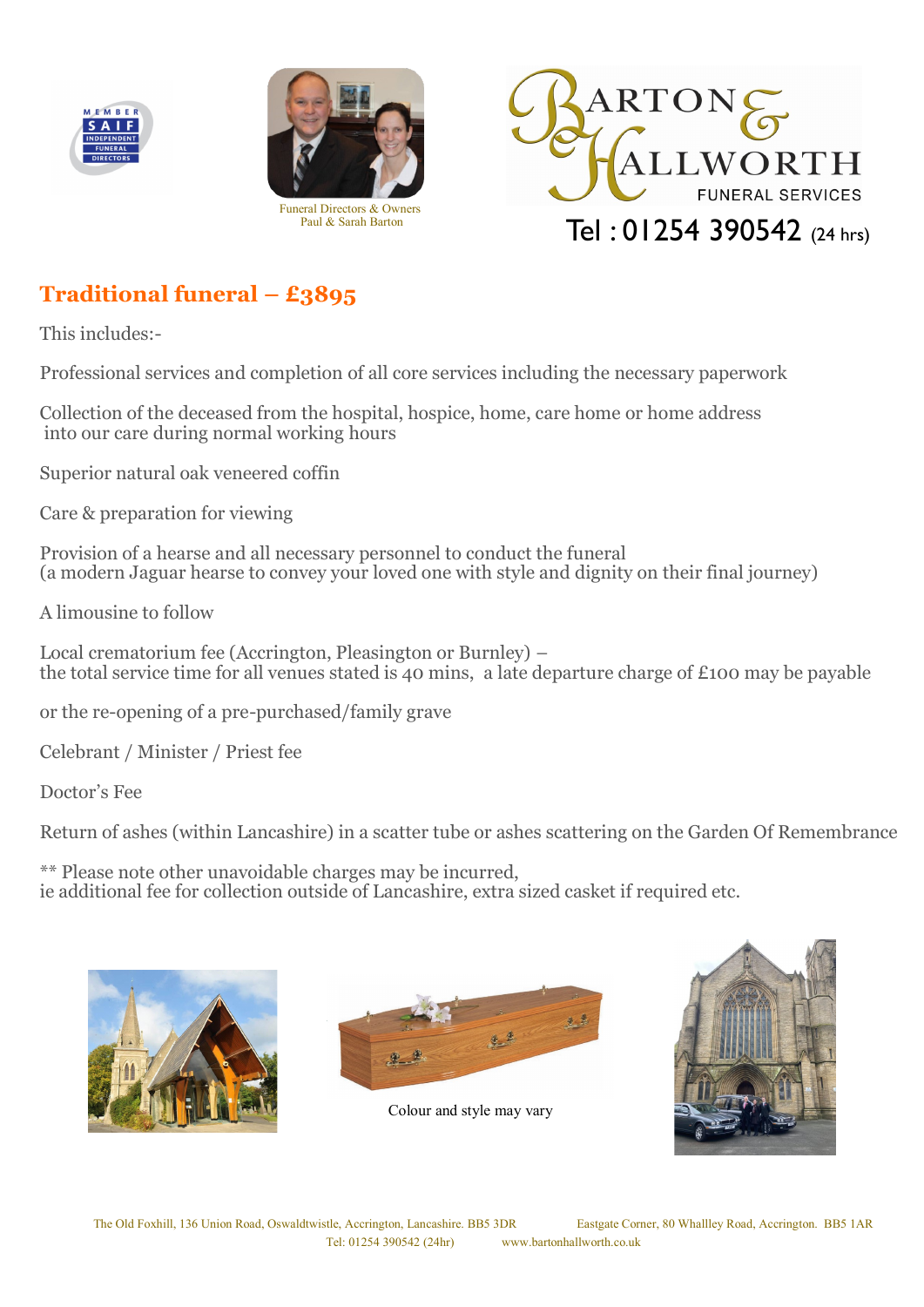





# **Simple funeral – £2495**

This includes:-

Professional services and completion of all core services including the necessary paperwork

Collection of the deceased from the hospital, hospice, home, care home or home address into our care during normal working hours

Natural oak veneered coffin

Provision of a hearse and all necessary personnel to conduct the funeral (a modern Jaguar hearse to convey your loved one with style and dignity on their final journey)

Local crematorium fee (9am or 9,40am at Accrington) Total service time 40 mins, a late departure charge of £100 may be payable

In house celebrant fee

Doctor's Fee

Return of ashes (within Lancashire) Or ashes scattering on the Garden Of Remembrance where the cremation took place

\*\* Please note other unavoidable charges may be incurred, ie additional fee for collection outside of Lancashire, extra sized casket if required etc.







Colour and style may vary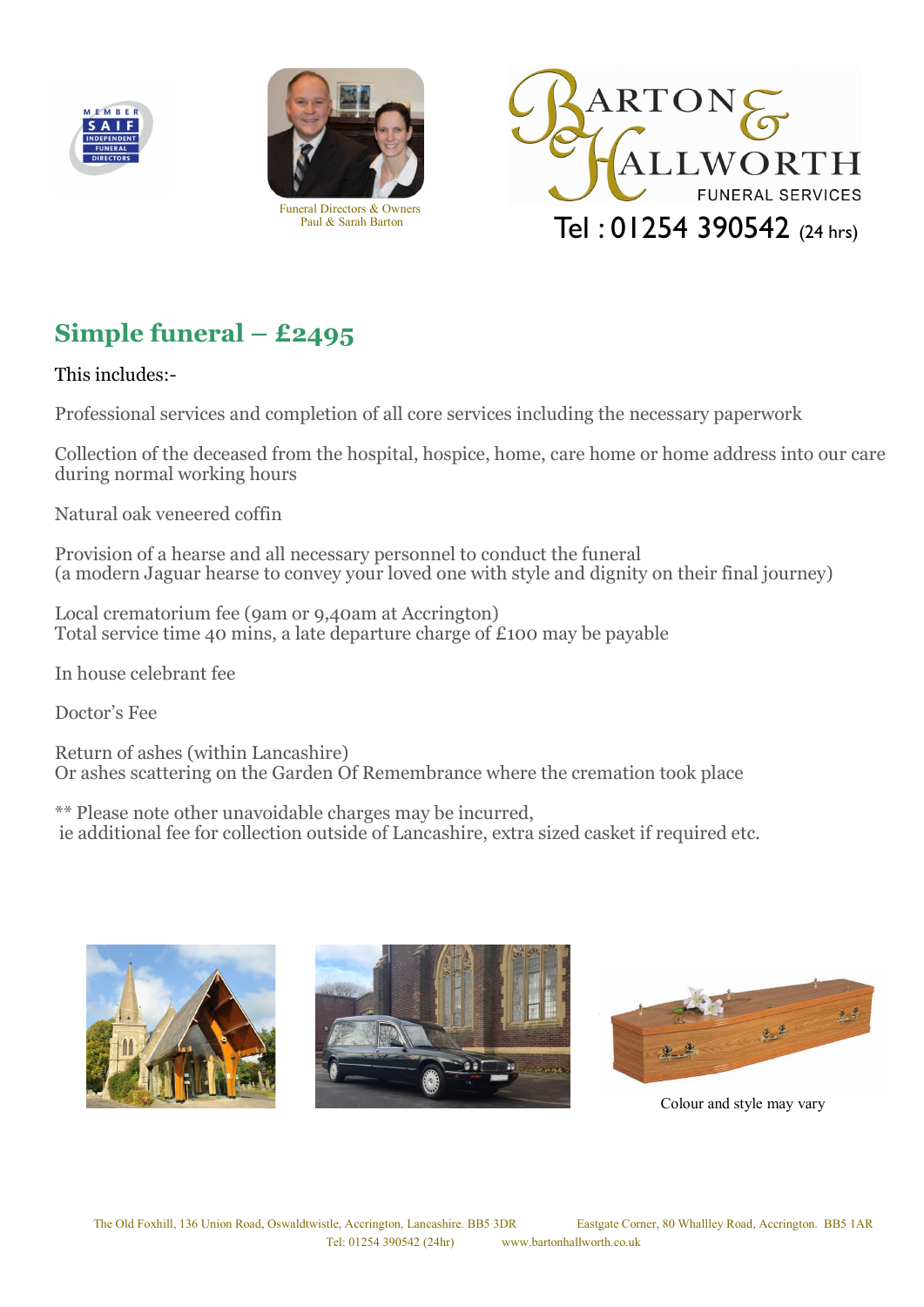





# **Unattended funeral, also known as a Direct Cremation – £1250**

This includes:-

Professional services and completion of all core services including the necessary paperwork

Collection of the deceased from the hospital or a Coroner's mortuary within Lancashire

Doctor's Fee (if applicable)

Natural oak veneered coffin (funeral directors choice)

Transfer to the crematorium

Cremation fee for an unattended committal

Return of ashes (within Lancashire) or ashes scattering on the Garden Of Remembrance where the cremation took place

\*\* Please note other unavoidable charges may be incurred, ie additional fee for collection outside of Lancashire, extra sized casket if required etc.





Colour and style may vary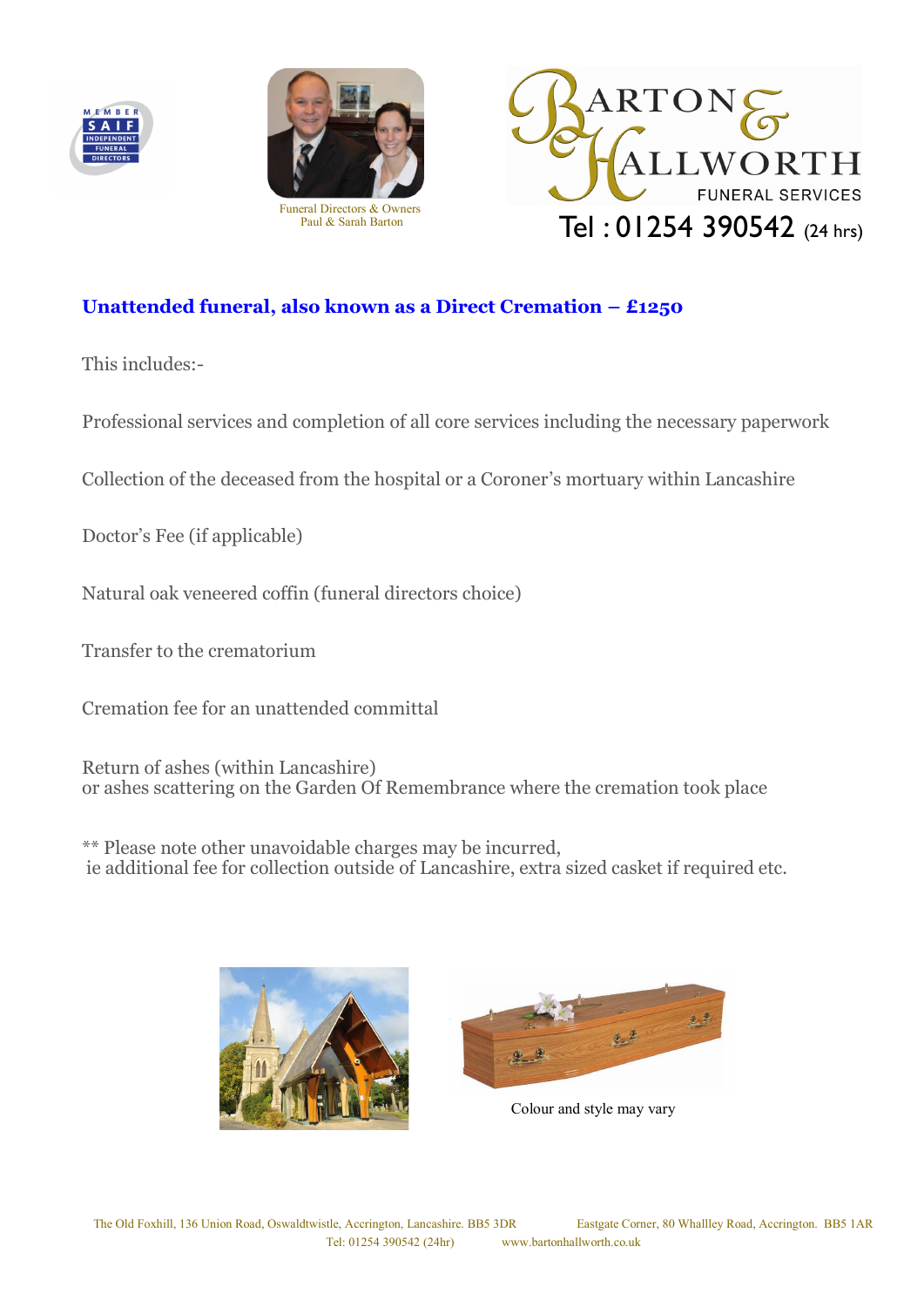





# **Additional services we can provide**

One Limousine - £250.00

Horse Drawn Hearse - 2 black horses with carriage - £950.00, 4 black horses with carriage - £1350.00

Additional transfer of the deceased (e.g To their home, place of worship etc) - £250.00

Collection out of hours - £175.00

Embalming -  $£150$ 

Funeral officiant (e.g. Celebrant, Minister of Religion etc..) - From £199

Other coffin and casket options - POA

Additional mileage (price per mile) - £1.25

Services supplied outside of normal office hours - POA

Use of Service Chapel - POA

Order of service sheets - POA

Live Webcast

- Accrington Crematorium Chapel, live £25, live + 28 days £35, slideshow (provided) £35
- Pleasington Crematorium Chapel, live £30, live + 28 days £40, slideshow (provided) £40
- Burnley Creamtorium Chapel POA

Oak ashes casket with nameplate & certificate for cremated remains - £125

Scatter tubes - £25

Decorative urns - POA



Colour and style may vary



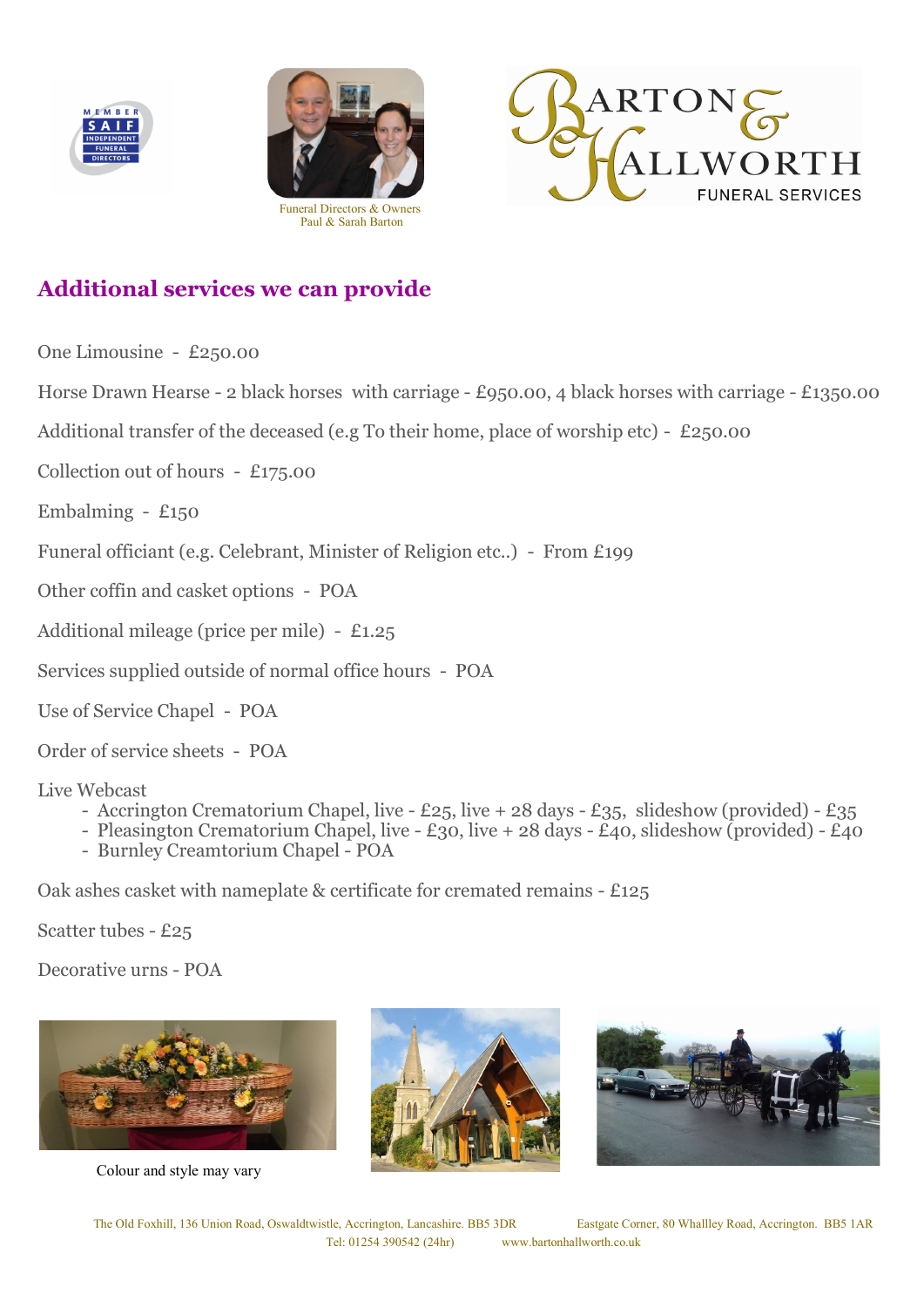Terms of Business for Barton & Hallworth Funeral Service a company incorporated in *England* having its registered address at The Old Foxhill, 136-8 Union Road, Oswaldtwistle, Lancashire. BB5 3DR ("**we**", "**us**" or "**our**").

## 1. Estimates and Expenses

The estimate is an indication of the charges likely to be incurred on the basis of the information and details we know at the date of estimate. While we make every effort to ensure the accuracy of the estimate, the charges are liable to alteration particularly where third parties change their rates or charges.

We may not know the amount of third party charges in advance of the funeral, however we will give you a best estimate of such charges on the written estimate. The actual amount of the charges will be detailed and shown in the final account.

If you amend your instructions, we will require your written confirmation of the changes. We may need to make an extra charge in accordance with prices published in our current price list.

We will add VAT to our charges where applicable, and at the rate applicable when we prepare the invoice.

#### 2. Payment Arrangements

We require a refundable / non-refundable deposit to be paid which is the total amount of third party costs to date following the arrangements. We kindly request that this payment is made 3 working days prior to the funeral to allow arrangements to proceed.

The final balance is due for payment within 30 days of our account, unless otherwise agreed by us in writing.

The final account is sent to you one week after the funeral.

The Simple Funeral, Direct Cremation and Direct Burial options must be paid in full 3 working days before the funeral.

If you fail to pay us in full on the due date we may charge you interest;

- at a rate of 8% above our Bank's base rate from time to time in force;
- calculated (on a daily basis) from the date of our account until payment;
- compounded on the first day of each month; and
- before and after any judgment (unless a court orders otherwise).

We may recover (under clause 3) the cost of taking legal action to make you pay.

3. Indemnity

You are to indemnify us in full and hold us harmless from all expenses and liabilities we may incur (directly or indirectly including financing costs and including legal costs on a full indemnity basis) following any breach by you of any of your obligations under these Terms.

This means that you are liable to us for losses we incur because you do not comply with these terms, for example we will charge you an administration fee where we receive a cheque from you which is subsequently not honoured or if we write to remind you that an account is overdue. If we instruct debt collection agents we may also recover the fees we incur from you. Further details regarding these fees are available on request. We may claim those losses from you at any time and if we have to take legal action we will ask the court to make you pay our legal costs.

#### 4. Data Protection

Words shown in italics are defined in the General Data Protection Regulations 2018 ("the Regulations").

We respect the confidential nature of the information given to us, and where you provide us with personal data ("data") we will ensure that the data will be held securely, in confidence and processed for the purpose of carrying out our services unless you give us your express permission for use in our marketing. In order to provide our services we may need to pass such data to third parties and those third parties, who are performing some of the services for you, may contact you directly. We will not pass your details to third parties for marketing purposes whatsoever.